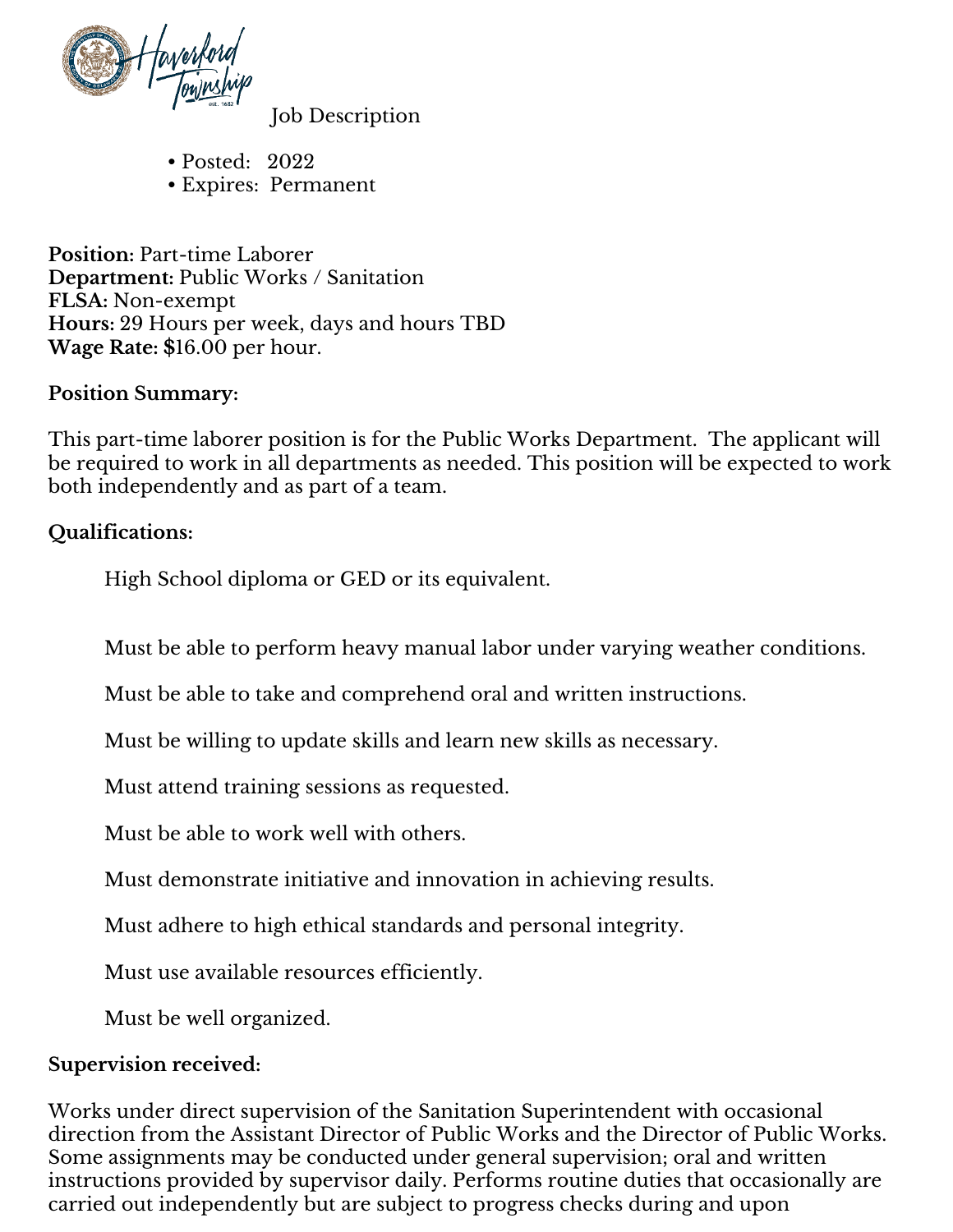completion for satisfactory performance.

### **Essential Functions:**

- Performs sanitation department's daily routes, removal of Trash/Recycling on designated routes
- Works under field conditions with unavoidable exposure to inclement weather and a variety of hazardous conditions such as dust, fumes and dangerous road conditions. Personal protective equipment and safety gear must be utilized by all public works employees.
- Other public works related duties as assigned from time to time.

# **Licenses, Registrations, or Certificates Required:**

Valid Pennsylvania Driver's License.

# **Physical Demands:**

Frequent strenuous physical effort required; ability to lift and carry 50 to 100 pounds. Required to bend, kneel, reach and squat frequently throughout a work shift. Frequent movement in and out of equipment and vehicles.

Ability to use and wear personal protective equipment and clothing such as hearing protection, eye protection, foot and hand protection and respiratory protection.

### **Work Environment:**

The work environment characteristics described here are representative of those an employee encounters while performing the essential functions of this job. Reasonable accommodations may be made to enable individuals with disabilities to perform the essential functions.

Position involves a great deal of bending, squatting, kneeling, climbing, reaching and twisting.

Work occasionally involves responding to angry, frustrated or upset individuals.

# **Antidiscrimination Policy:**

It is hereby declared to be the public policy of Haverford Township to foster the employment of all individuals in accordance with their fullest capacities regardless of their race, color, religious creed, ancestry, age, sex, national origin, handicap or disability, use of guide or support animals because of the blindness, deafness or physical handicap of the user or because the user is a handler or trainer of support or guide animals, or because of a person's sexual orientation, gender identity or gender expression.

# **Application Procedure:**